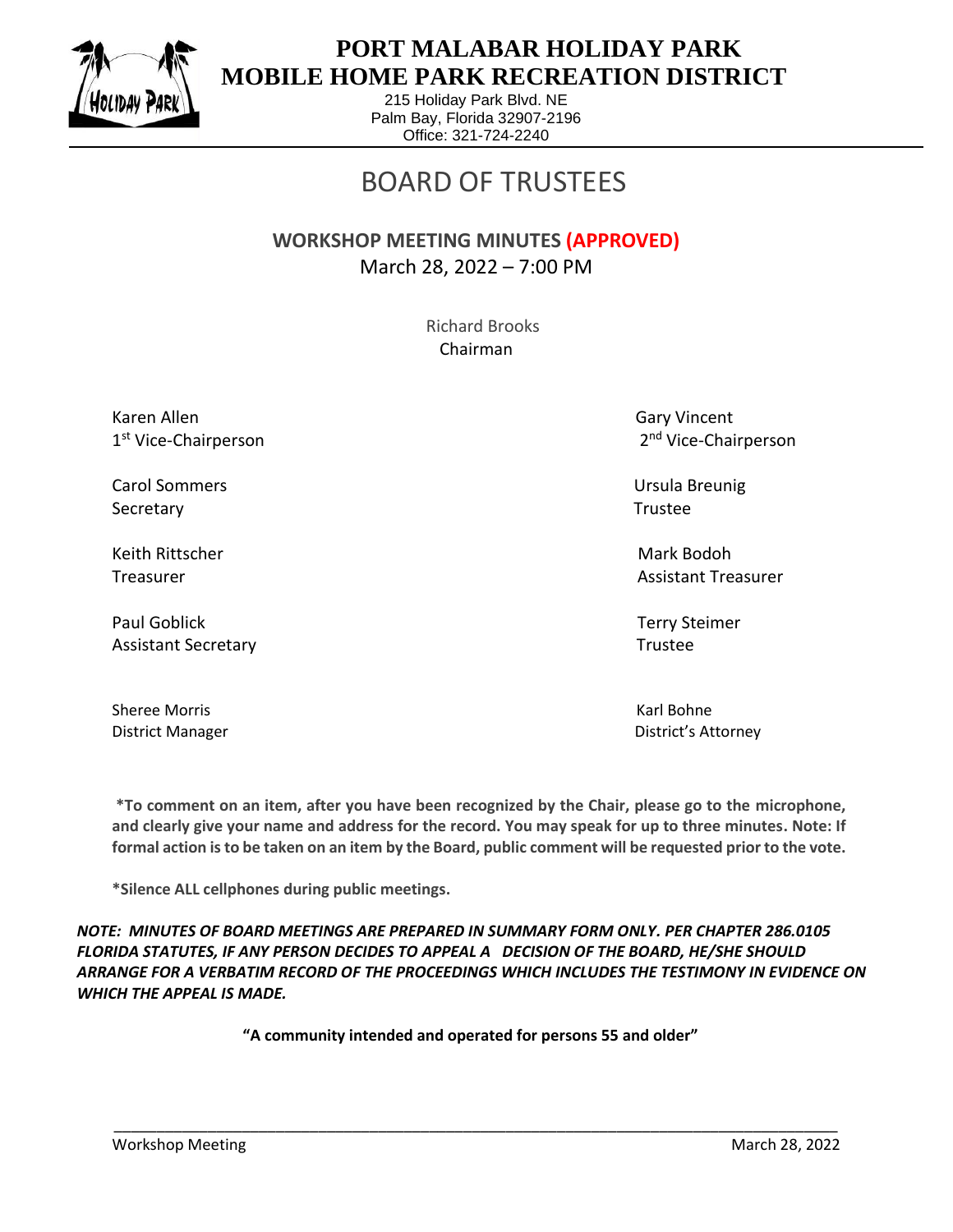

 $\overline{a}$ 

## **PORT MALABAR HOLIDAY PARK MOBILE HOME PARK RECREATION DISTRICT**

215 Holiday Park Blvd. NE Palm Bay, Florida 32907-2196 Office: 321-724-2240

- **1. Meeting call to Order at 7:00 PM**
- **2. Invocation given by Mike Johnson**
- **3. Pledge of Allegiance**
- **4. Roll Call: Present: Richard Brooks, Karen Allen, Gary Vincent, Carol Sommers, Keith Rittscher, Mark Bodoh, Paul Goblick, Terry Steimer Sheree Morris was also present Palm Bay Police Officer N. Brown, present**
- **5. Letter of Intent was presented for Ursula Breunig. Gary Vincent moved to accept her letter, 2 nd by Karen Allen. A verbal call for vote was requested with the following results:** *Vote: 5 - Yes 3 - No*
- **6. Chairman Announcements**
	- **A) Will be adding a letter of complaint from Phil and Donna Matton to the agenda**
	- **B) Chair complimented Dewayne for his hard work during the Flea Market on 3/19/22**
	- **C) There will be a Special Meeting on 4/4/22. The agenda has been posted.**
- **7. Correspondence: 2 letters were read by the Secretary and both will be filed with these minutes with note that the topic of the letters will be placed on the next meeting agenda.**
- **8. Carol Sommers moved to accept the minutes of 3/14/22 with the following correction to be made:** *Remove the names of the two members who voted no on the fine systems***, all other items will remain as written, 2nd by Karen Allen.**
	- *Vote: 9 - Yes 0 - No*
- **9. Treasurer Report**

**Keith presented the report. Carol Sommers moved to accept the report as presented and filed it for audit, 2nd by Karen Allen.**

*Vote: 9 - Yes 0 – No*

**10. District Manager Report**

**Sheree Morris presented her report and will be filed in the District Office for public record. Carol Sommers moved to accept the report, 2nd by Karen Allen.**

*Vote: 9 – Yes 0 - No*

- **11. Workshop Items**
	- **a) Letter of complaint from Phil and Donna Matton on the ACC Violation about the canopy which has been standing for 16 years be removed. They asked the Board to allow the "grandfather" clause be used to allow it to remain. It has been there for 16 years without any issues. The item was tabled pending additional information from City of Palm Bay.**

\_\_\_\_\_\_\_\_\_\_\_\_\_\_\_\_\_\_\_\_\_\_\_\_\_\_\_\_\_\_\_\_\_\_\_\_\_\_\_\_\_\_\_\_\_\_\_\_\_\_\_\_\_\_\_\_\_\_\_\_\_\_\_\_\_\_\_\_\_\_\_\_\_\_\_\_\_\_\_\_\_\_\_\_\_